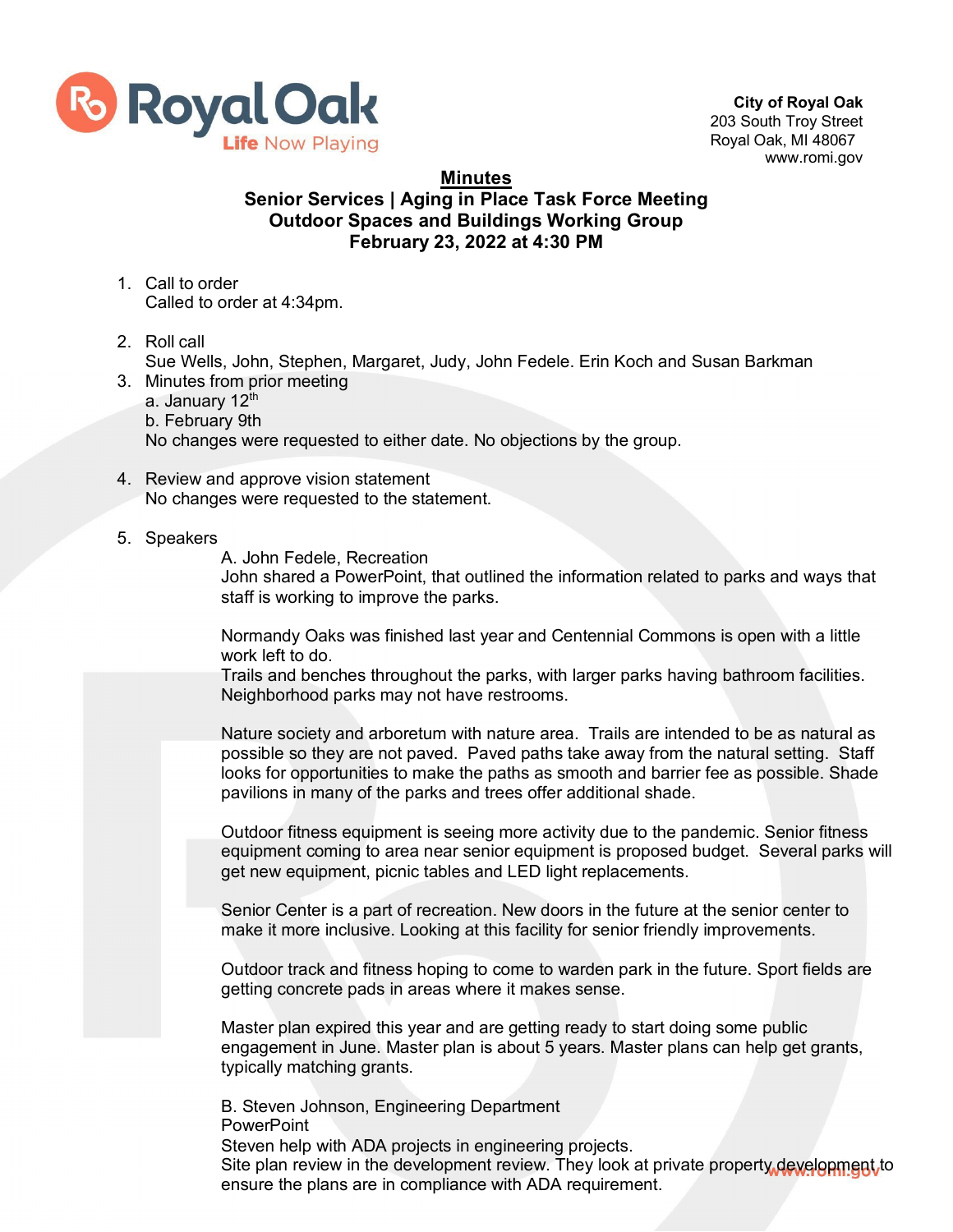- Building department ensures it is built in accordance with the plans. They look to ensure compliance with ADA standards.
- Engineering can get involved in the right of way, alleys, and roads. This includes sidewalks.
- All three groups work together to ensure things work well.

Sidewalk and Crosswalks

- Ramps are available in the sidewalks and anything over 6" in heights needs a handrail along with it.
- 3 types of cross walks
- major roads get piano keys cross walk, signals, islands, additional signs. The parts of the sidewalk with the bumps at cross walks is a detectable warnings and allows people with visual impairments to use canes. They can tap the cane on the plastic, and it sounds different than the surrounding material.
- Local roads just stripe the edge lines on the cross walk, it is a challenge to restripe all of them every year so they think carefully about where midblock crossings and how much striping is needed.
- Fair Housing of Metro Detroit is able to work with folks to bring places up to code in the event they need help working with tenants and property owners.
- Zoning Code Chapter 770 talks about parking spaces. Depending on the zoning, uses, and capacity can influence how many spaces are required. The number of accessible spaces is determined by the number of overall spaces. For the first 25 spaces, then only 1 accessible space. At times the property owner may have chosen to provide the minimum number of accessible spaces. Once they meet the requirement there is no obligation to provide more.
- We would need to change the code if more were to be required. The code is established to follow major guidelines so it is similar across different cities. The guideline has not changed for a long time so it is unlikely that it would change by the agency.
- Accessible spaces often cost an additional space to ensure space around the accessible space, so property owners are hesitant to put in more accessible spaces when they loose an additional space.
- There is no requirement for providing handicap spaces for on street parking. Often there is not space to provide and access space to separate it out that from traffic. So it can also be dangerous to provide that space if the handicap accessibility is needed on the drive lane side of the vehicle.
- Building does a lot of work to ensure a space is accessible to code, including things like handrailing's, spaces where there is turning radiuses, and door widths in order to ensure that people with different abilities and assistance devices navigate spaces.
- Erin Koch, Senior Center
	- ROSES allows options for home improvement and maintenance tasks for low income seniors.
	- Proposal for a wider door which will help people be able to get into the Senior Center. May see other improvements to the same.
	- Senior Center is able to be rented after hours. We have no stairs in the building. Ramps and flat within the building. Building is about 40 years old and has had wings added on.
	- There are no parking meters and good lighting in the parking lot which seniors and customers love.
	- Push buttons aren't required for ADA. Doorknobs are no accessible, but a lot of other levers and pulling handles.
	- \$4 round trip ride on the senior center bus. We have 6 buses and 8 drivers who are seniors. Sometimes the buses are tight in neighborhood areas like cul-de-sacs. Drivers try to be attentive as possible in picking up and dropping off.
	- We put a lot of trust into the drivers because seniors may feel vulnerable
	- We can accommodate seniors using mobility aids on trips like tigers' games, museums and other outings.